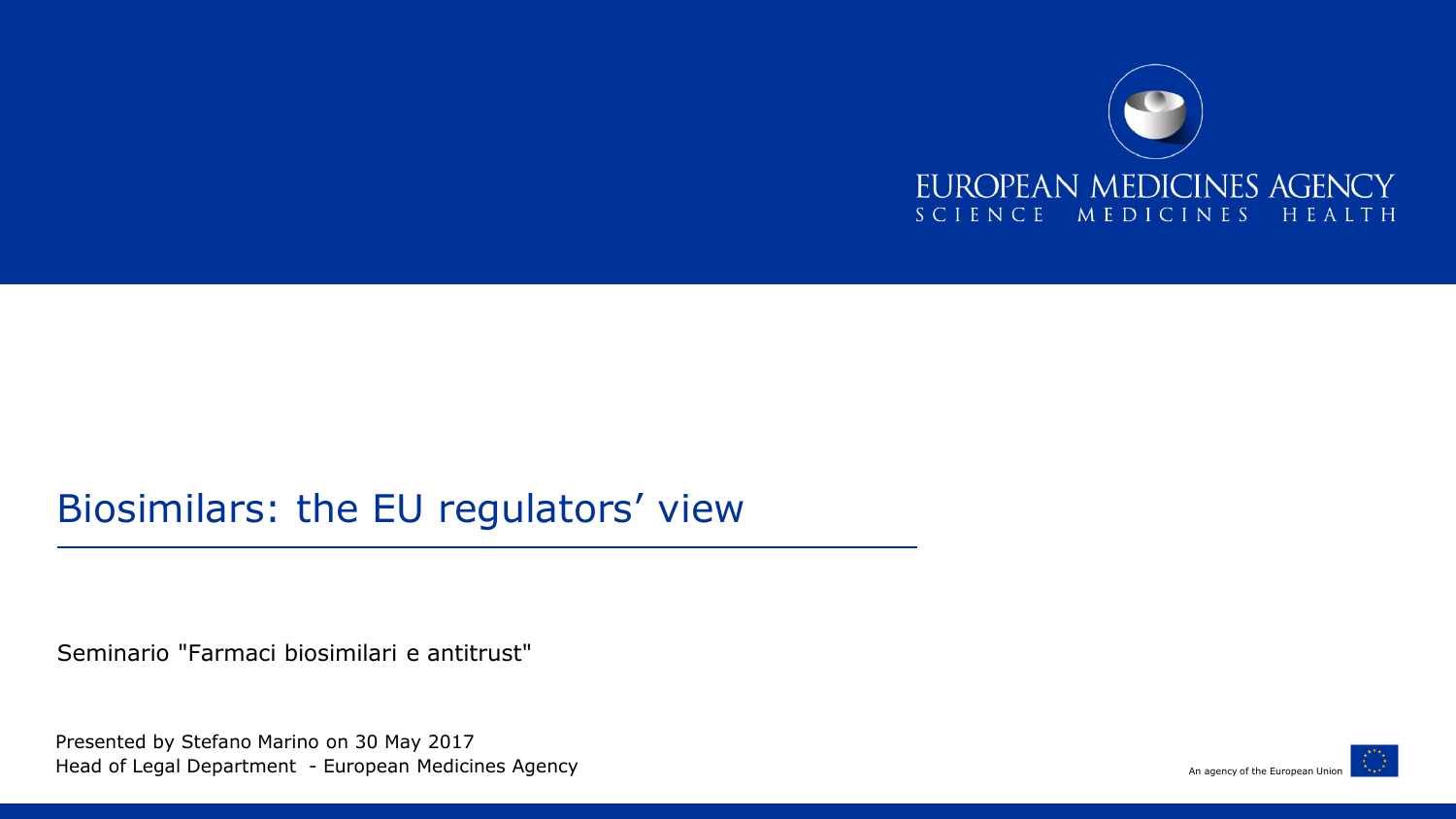

#### Similar Biological Medicinal Products (biosimilars) – *so far…*

- Over 10 years experience with biosimilars in the EU confirms their safe and effective use
- Rapid advances in the analytical sciences allow comprehensive characterisation of increasingly complex molecules and optimisation of data requirements  $\Box$  increased interest in the biosimilar market
- Approval based on demonstrating no clinically meaningful differences compared with the reference medicine by extensive comparison of quality, non-clinical and clinical data with the reference medicinal product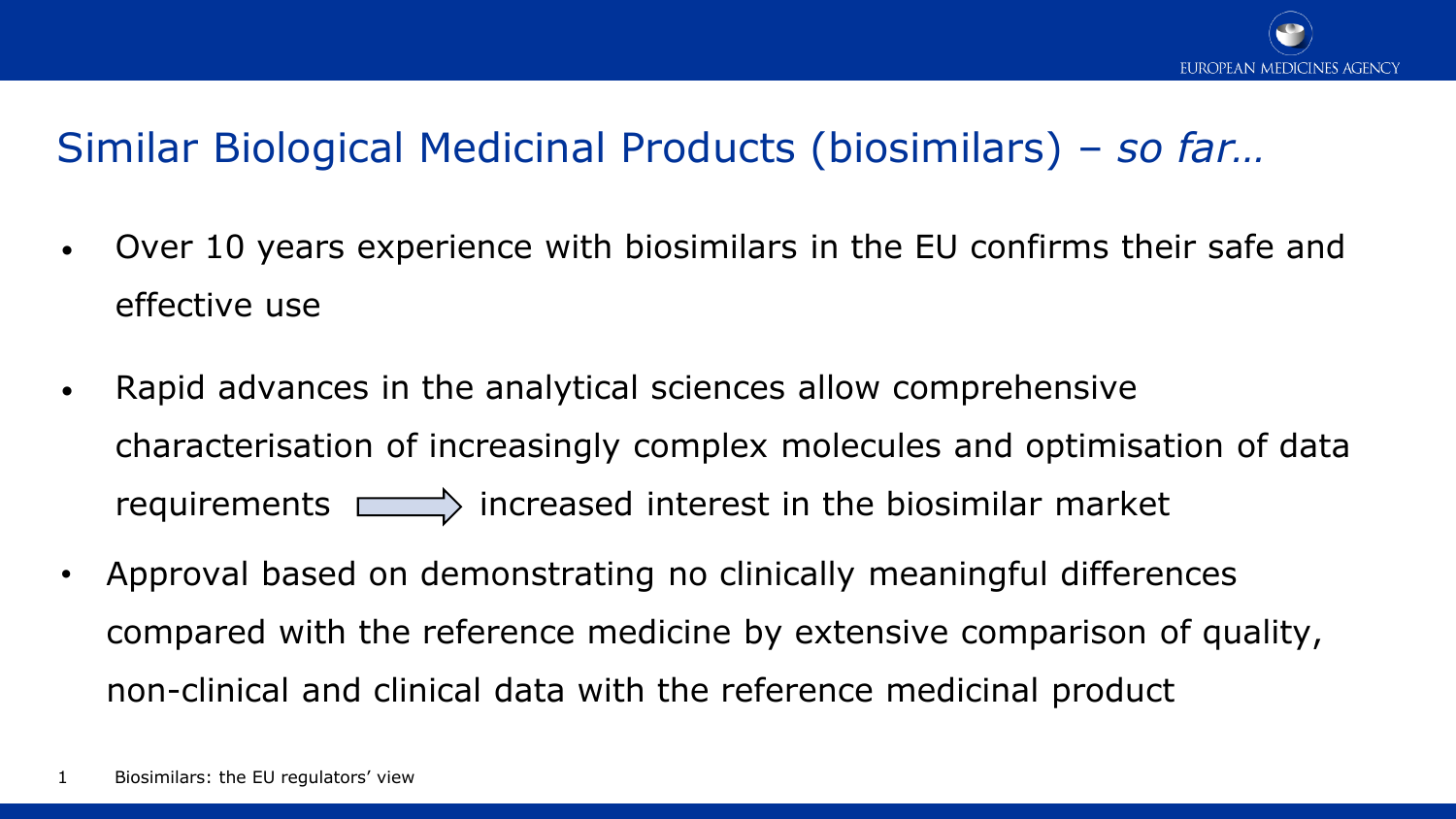

## Currently **28 biosimilars** approved through the Centralised Procedure

| <b>Medicine Name</b>           | <b>Active Substance</b> | <b>Authorisation dat</b> |
|--------------------------------|-------------------------|--------------------------|
| Abasaglar (previously Abasria) | insulin glargine        | 09/09/2014               |
| Abseamed                       | epoetin alfa            | 28/08/2007               |
| Accofil                        | filgrastim              | 18/09/2014               |
| Amgevita                       | adalimumab              | 22/03/2017               |
| Bemfola                        | follitropin alfa        | 27/03/2014               |
| Benepali                       | etanercept              | 14/01/2016               |
| <b>Binocrit</b>                | epoetin alfa            | 28/08/2007               |
| Epoetin Alfa Hexal             | epoetin alfa            | 28/08/2007               |
| <b>Filgrastim Hexal</b>        | filgrastim              | 06/02/2009               |
| Flixabi                        | infliximab              | 26/05/2016               |
| Grastofil                      | filgrastim              | 18/10/2013               |
| Inflectra                      | infliximab              | 10/09/2013               |
| Inhixa                         | enoxaparin sodium       | 15/09/2016               |
| Lusduna                        | insulin glargine        | 04/01/2017               |
| Movymia                        | teriparatide            | 11/01/2017               |
| <b>Nivestim</b>                | filgrastim              | 08/06/2010               |
| Omnitrope                      | somatropin              | 12/04/2006               |
| Ovaleap                        | follitropin alfa        | 27/09/2013               |
| Ratiograstim                   | filgrastim              | 15/09/2008               |
| Remsima                        | infliximab              | 10/09/2013               |
| Retacrit                       | epoetin zeta            | 18/12/2007               |
| Silapo                         | epoetin zeta            | 18/12/2007               |
| Solymbic                       | adalimumab              | 22/03/2017               |
| Terrosa                        | teriparatide            | 04/01/2017               |
| Tevagrastim                    | filgrastim              | 15/09/2008               |
| <b>Thorinane</b>               | enoxaparin sodium       | 15/09/2016               |
| Truxima                        | rituximab               | 17/02/2017               |
| Zarzio                         | filgrastim              | 06/02/2009               |

<sup>2</sup> Biosimilars: the EU regulators' view *Data from EMA website, consulted on May 2017*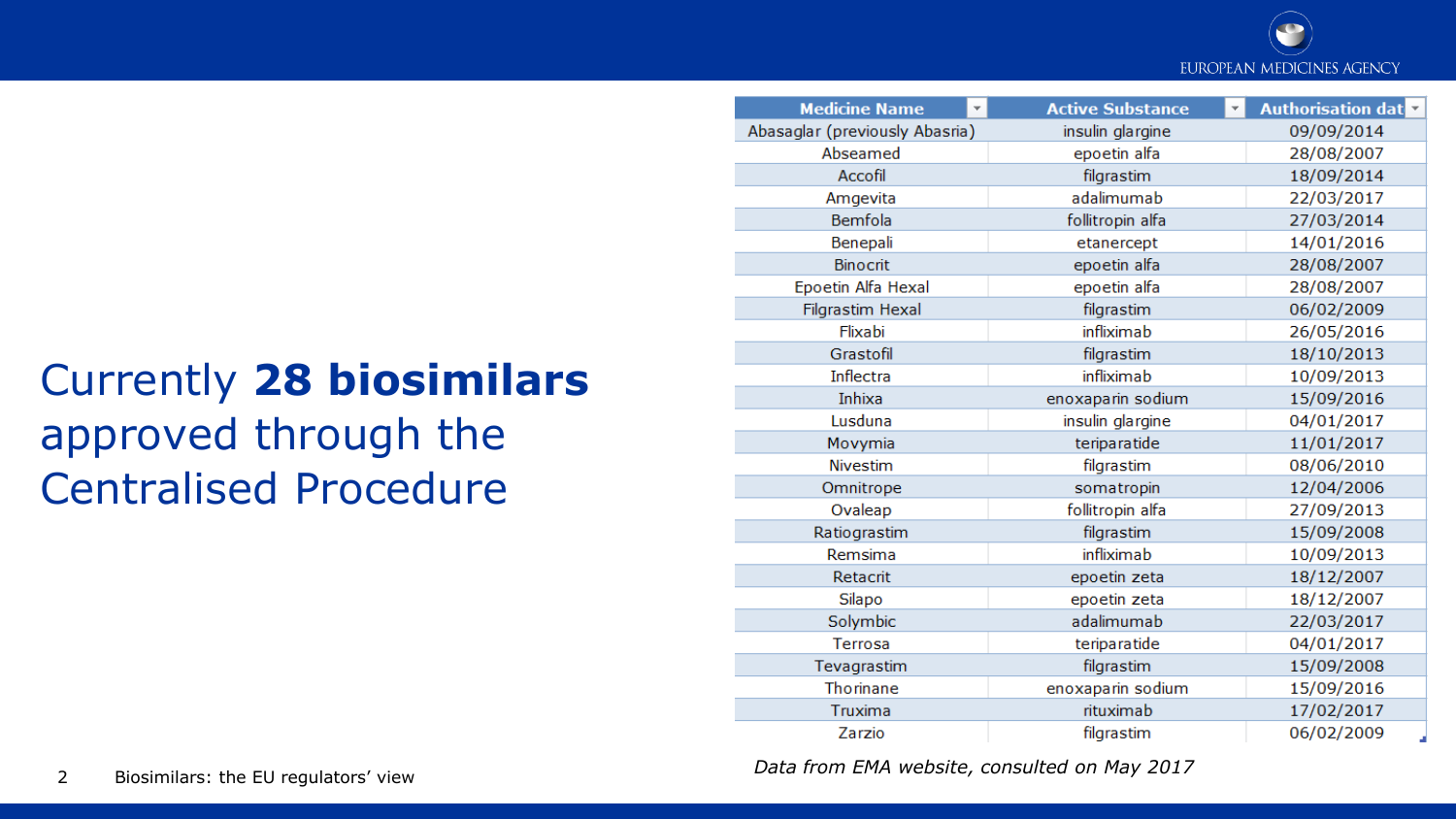### Defined Legal Basis – Article 10(4) of Directive 2001/83/EC

#### Similar Biological Medicinal Product

"*Where a biological medicinal product which is similar to a reference biological product does not meet the conditions in the definition of generic medicinal products, owing to, in particular, differences relating to raw materials or differences in manufacturing processes of the biological medicinal product and the reference biological medicinal product, the results of appropriate pre-clinical tests or clinical trials relating to these conditions must be provided.* 

*The type and quantity of supplementary data to be provided must comply with the relevant criteria stated in Annex I and the related detailed guidelines. The results of other tests and trials from the reference medicinal product's dossier shall not be provided."* 

Mandatory under the centralised procedure if developed by means of biotechnological processes, as provided by Article 3(1) of Regulation (EC) No 726/2004, *however optional scope also possible*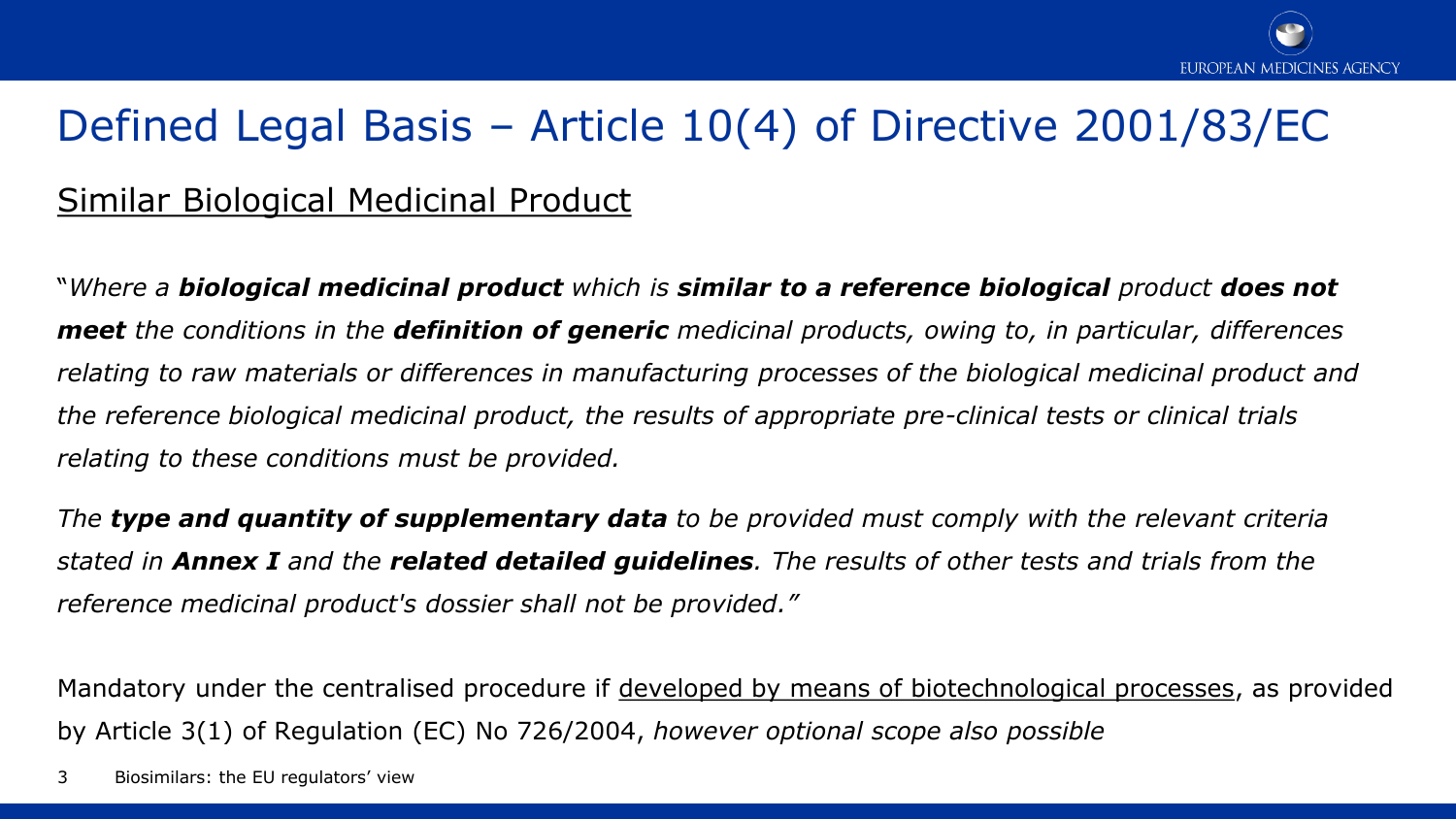### Applicable Definitions

**Biological medicinal product:** a product, the active substance of which is a biological substance, i.e. substance that is produced by or extracted from a biological source and that needs for its characterisation and the determination of its quality a combination of physico-chemical-biological testing, together with the production process and its control

**Reference medicinal product**: a medicinal product authorised under Article 6, in accordance with the provisions of Article 8 of Directive 2001/83/EC

**Data exclusivity/data protection**: period of time during which a company cannot cross-refer to the data in support of another marketing authorisation

**Market protection**: period of time during which a generic, hybrid or biosimilar cannot be placed on the market

**Market exclusivity**: period of time during which a medicinal product which is similar to an orphan medicinal product cannot be validated by the EMA (applicable to all legal basis)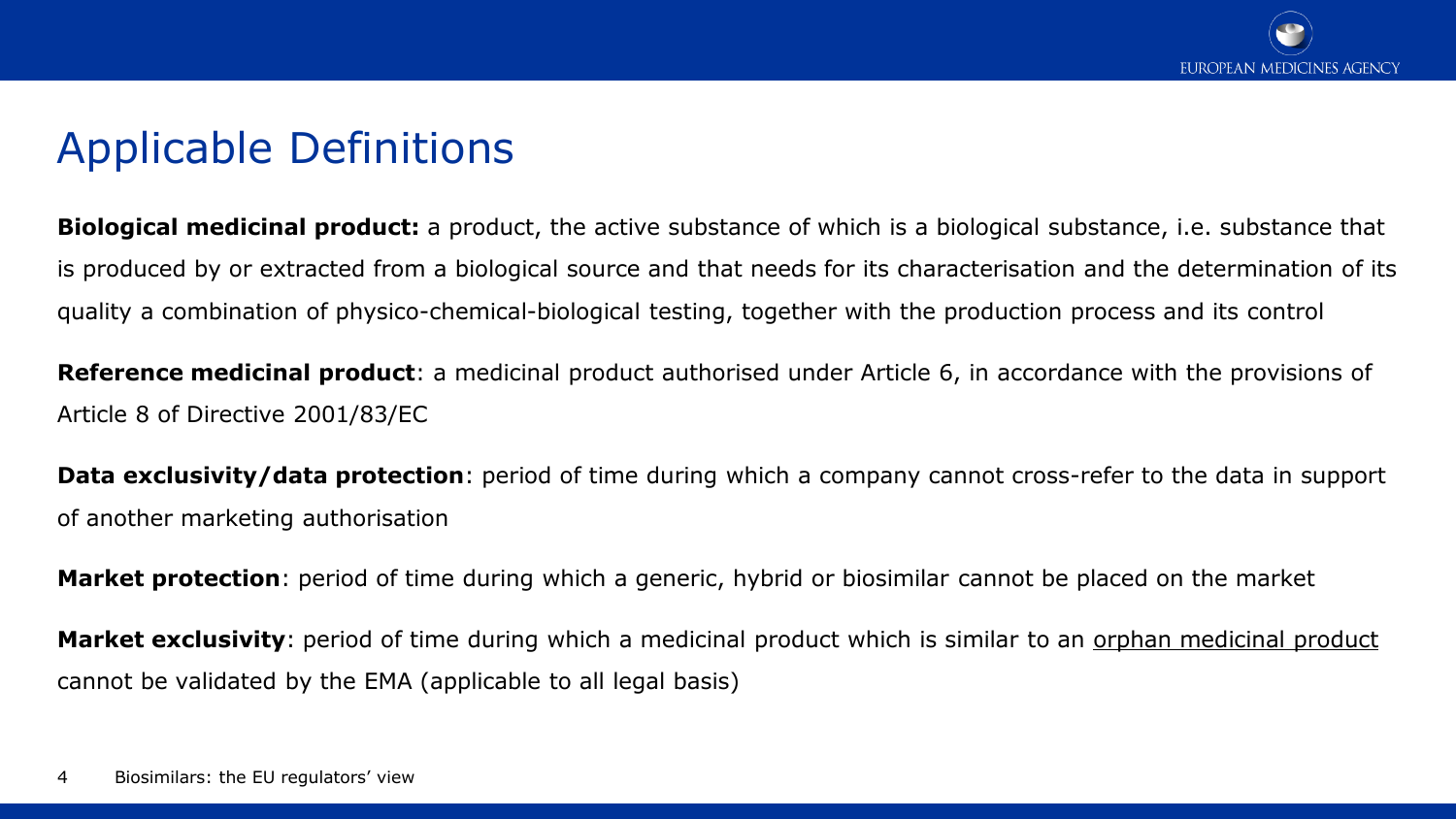

#### Protection Periods

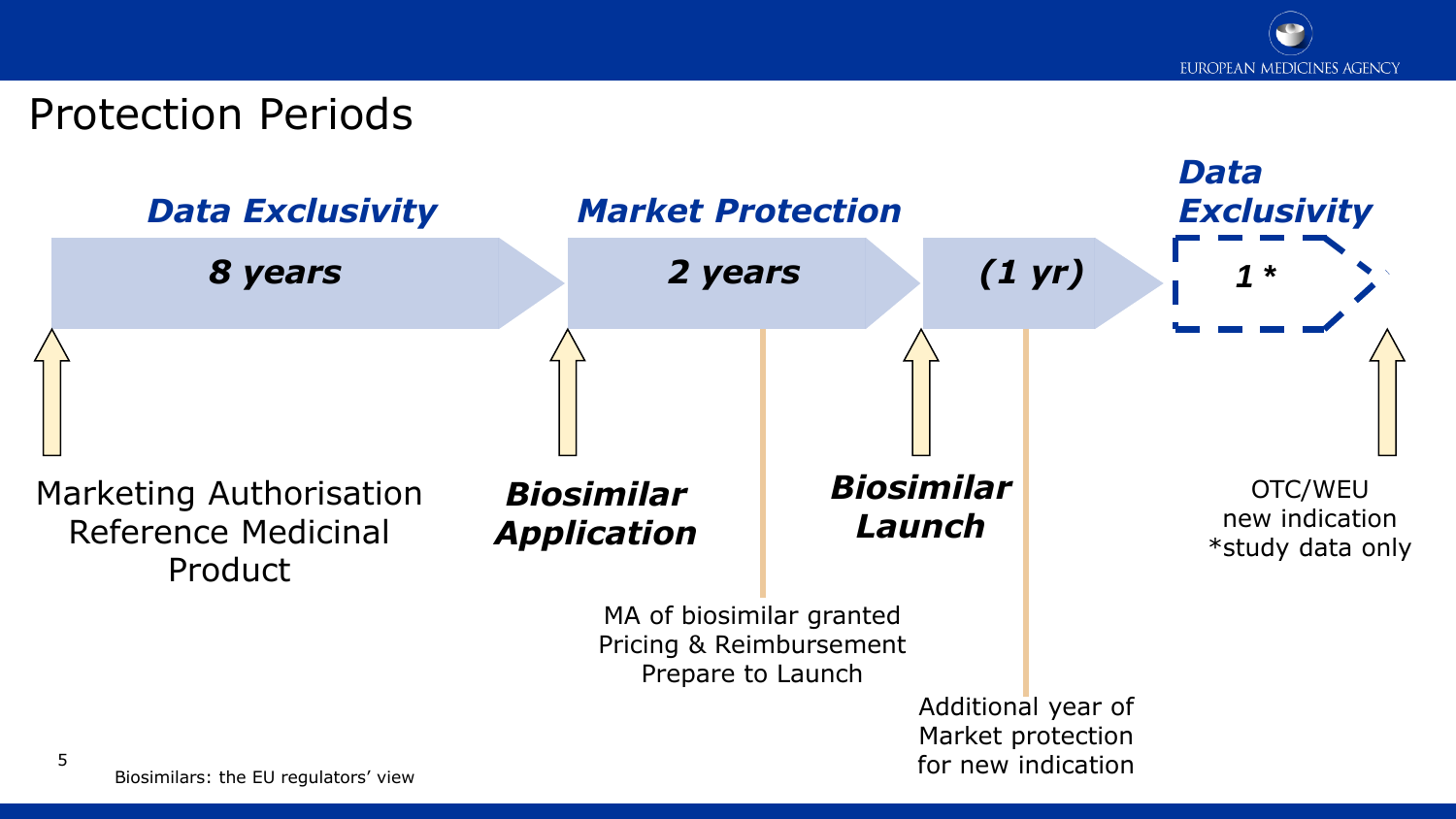

### **Data exclusivity** and **Global Marketing Authorisation**

Article 6(1) 2<sup>nd</sup> paragraph of Directive 2001/83/EC states:

"*When a medicinal product has been granted an initial marketing authorisation in accordance with the first subparagraph, any additional strengths, pharmaceutical forms, administration routes, presentations, as well as any variations and extensions shall also be granted an authorisation in accordance with the first subparagraph or be included in the initial marketing authorisation. All these marketing authorisations shall be considered as belonging to the same global marketing authorisation, in particular for the purpose of the application of Article 10(1)*."

All variations and extensions to a marketing authorisation, including additional strengths, pharmaceutical forms, administration routes or presentations **shall be considered as part of the same marketing authorisation for the purposes of applying the rules on data exclusivity**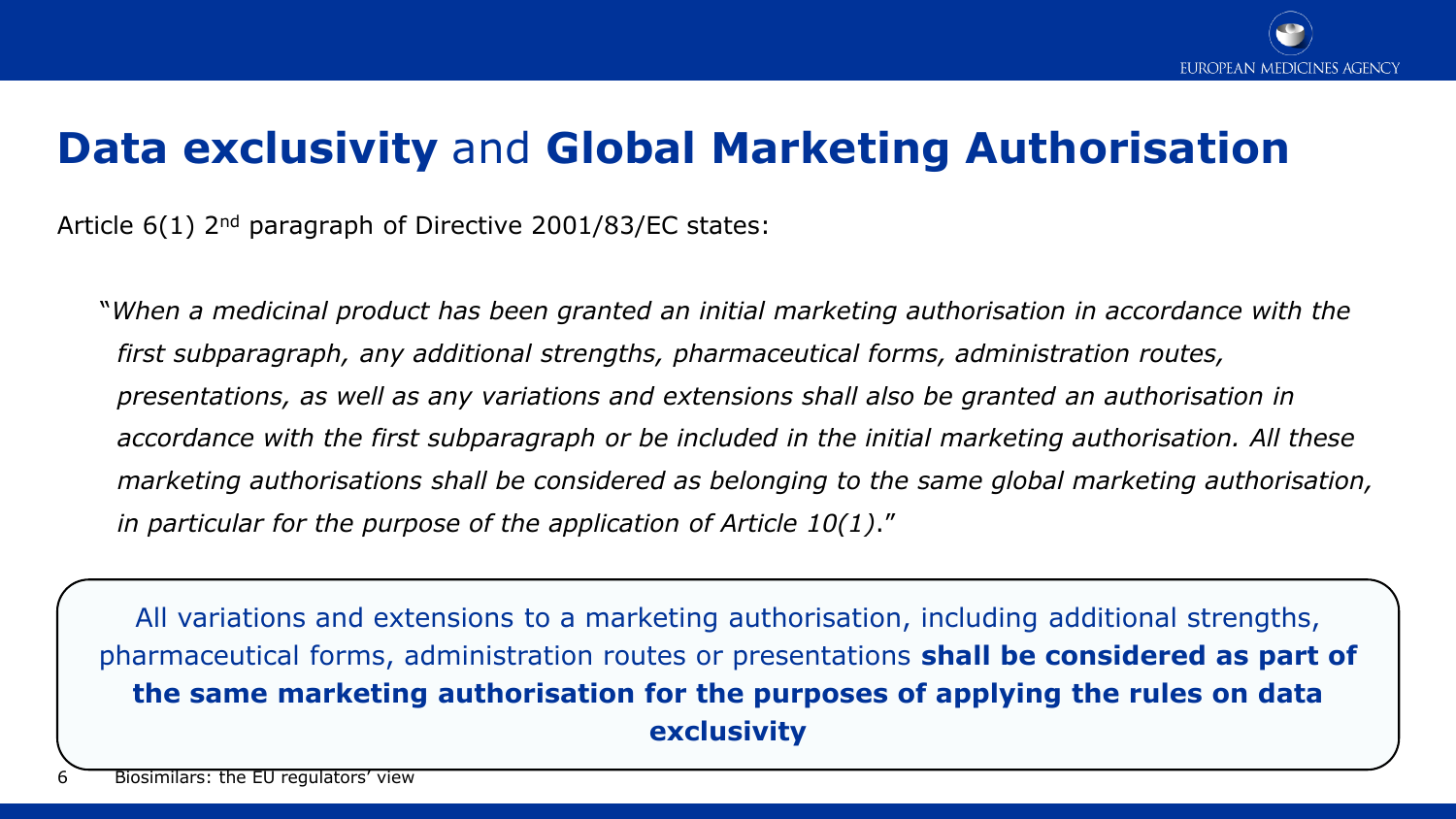

### Choice of Reference Medicinal Product

- Reference medicinal product must be **authorised in the EEA** as provided by Article 10(2)(a) of Directive 2001/83/EC
- However, to **facilitate global development of biosimilars** and **avoid unnecessary repetition of clinical trials**, it may be possible to compare the biosimilar in certain clinical studies and in *in vivo* nonclinical studies (where needed) with a comparator authorised by a **non-EEA regulatory authority** with similar scientific and regulatory standards as EMA (e.g. ICH countries): "*We will accept that a biosimilar application contains clinical data with reference products that are not sourced from the EU"*  (Commissioner John Dalli, *Health and Consumer Policy*, participation at 18th EGA Annual Conference (15

Biosimilar Medicinal Product EEA sourced Reference Medicinal Product Non-EEA sourced Comparator Medicinal Product

June  $2012$ <sup>1</sup>

<sup>1</sup> – Available at: http://ec.europa.eu/archives/commission\_2010-2014/dalli/docs/speech\_15062012.pdf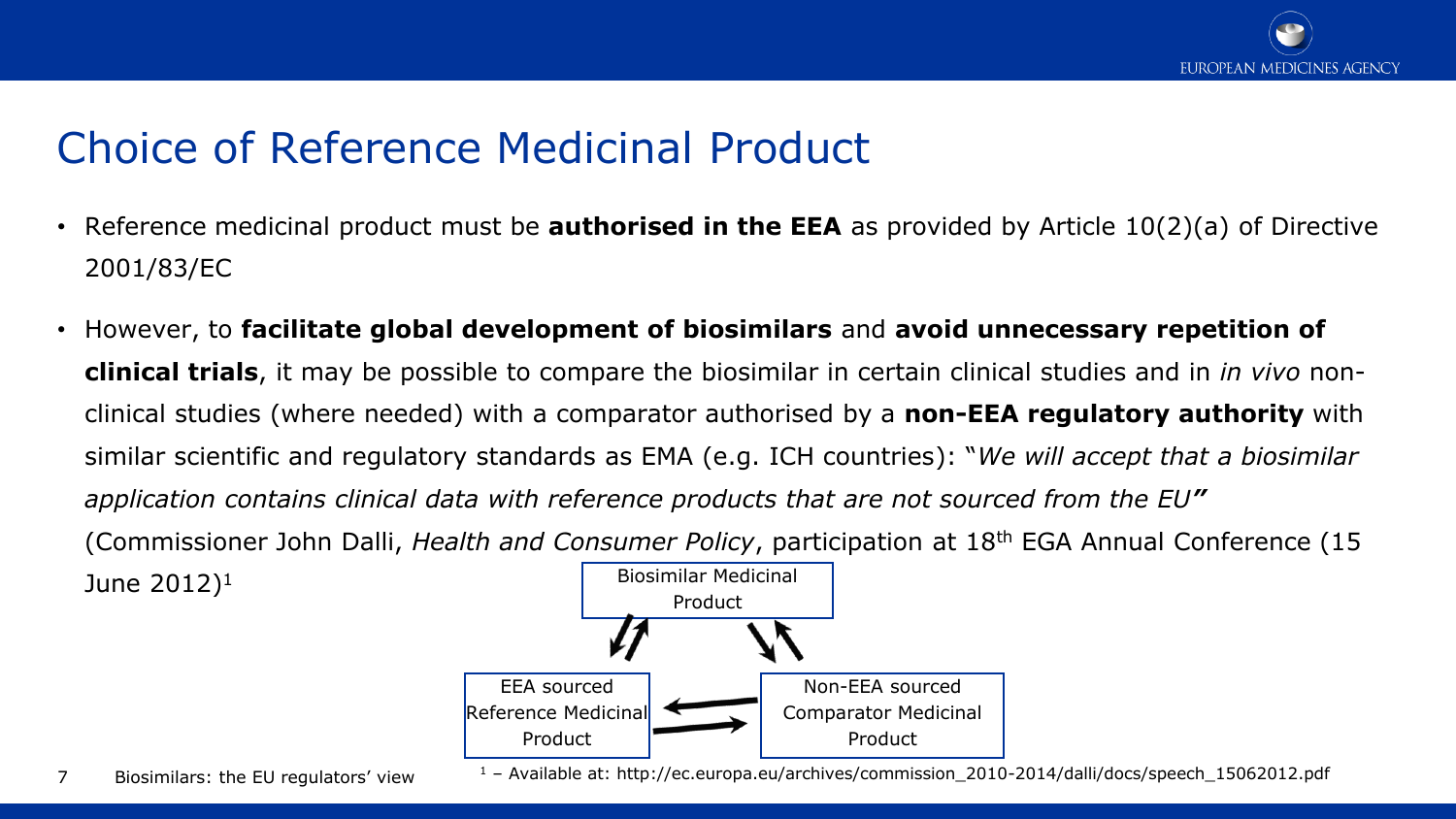

#### Biosimilars Development – main concepts

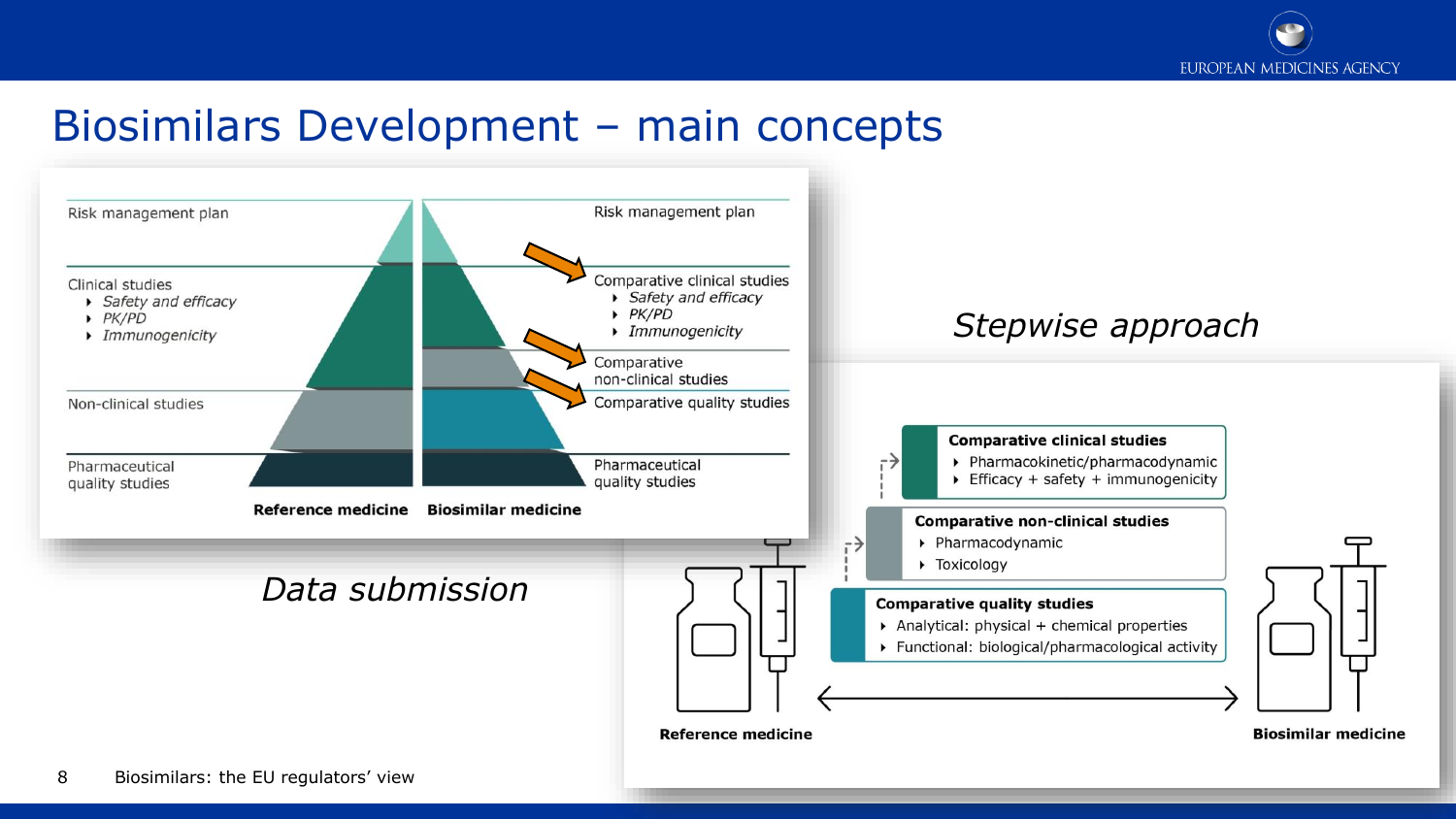

### Specific Features of biosimilar medicines

• Highly similar to the reference medicine



The biosimilar has physical, chemical and biological properties very similar to the reference medicine. There may be minor differences from the reference medicine which are not clinically meaningful in terms of safety or efficacy.

- No clinically meaningful differences compared with the reference medicine
- Batch variability of biosimilar and reference medicine kept within strict limits
- Same strict standards of quality, safety and efficacy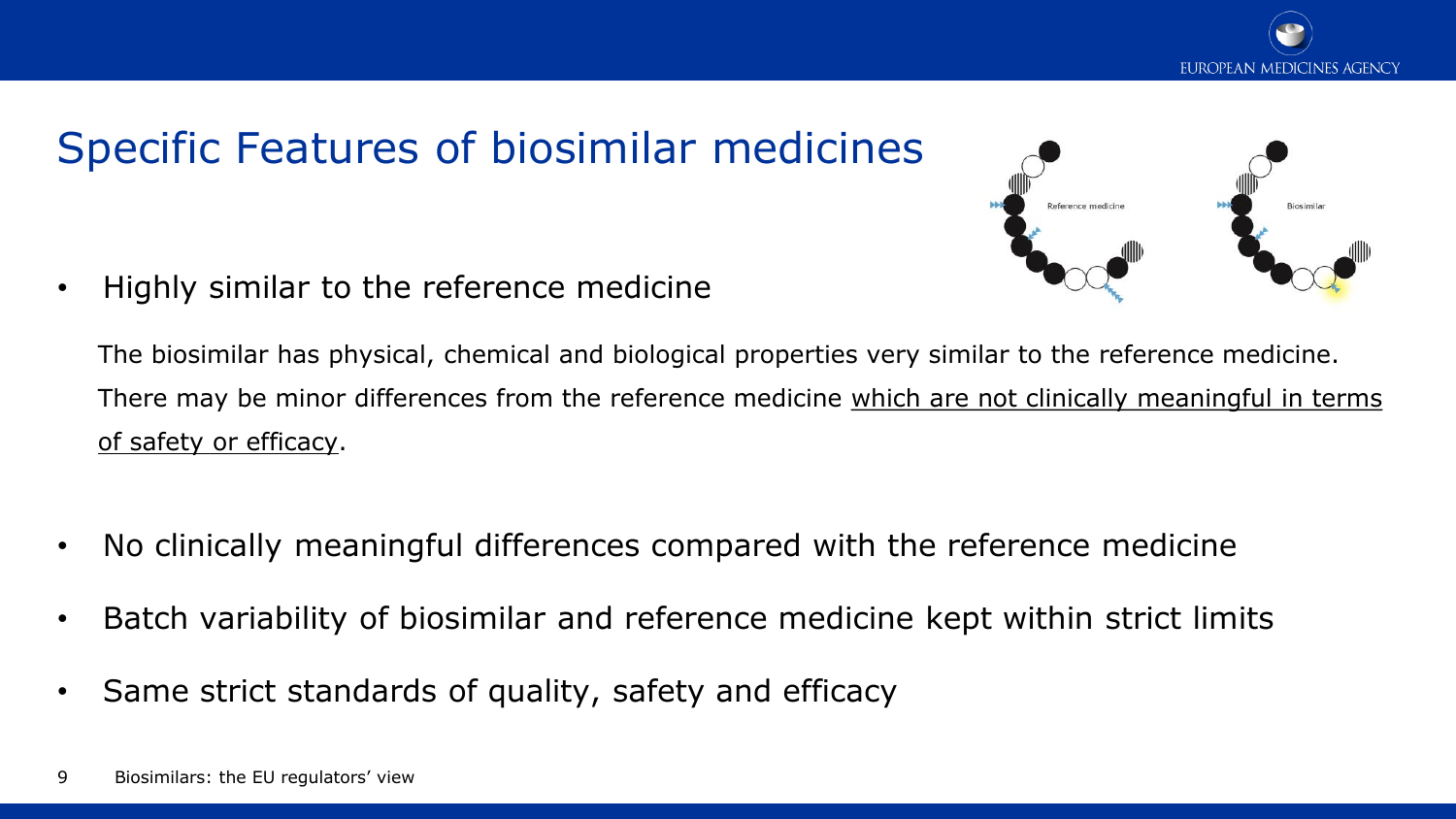#### **Extrapolation of indications –** *supported by comparative data submitted*

#### Criteria for extrapolation

- *Mechanism of action*
- *Relevant study population*
- *Extrapolation across different clinical settings*
- *Extrapolation of safety data*
- *Extrapolation of immunogenicity data*

Extrapolation is not a new concept but a well-established scientific principle used routinely when biological medicines with several approved indications undergo major changes to their manufacturing process.

The scientific criteria for extrapolation of efficacy and safety data are supported by over 10 years experience of safe and effective use of biosimilars in the EU.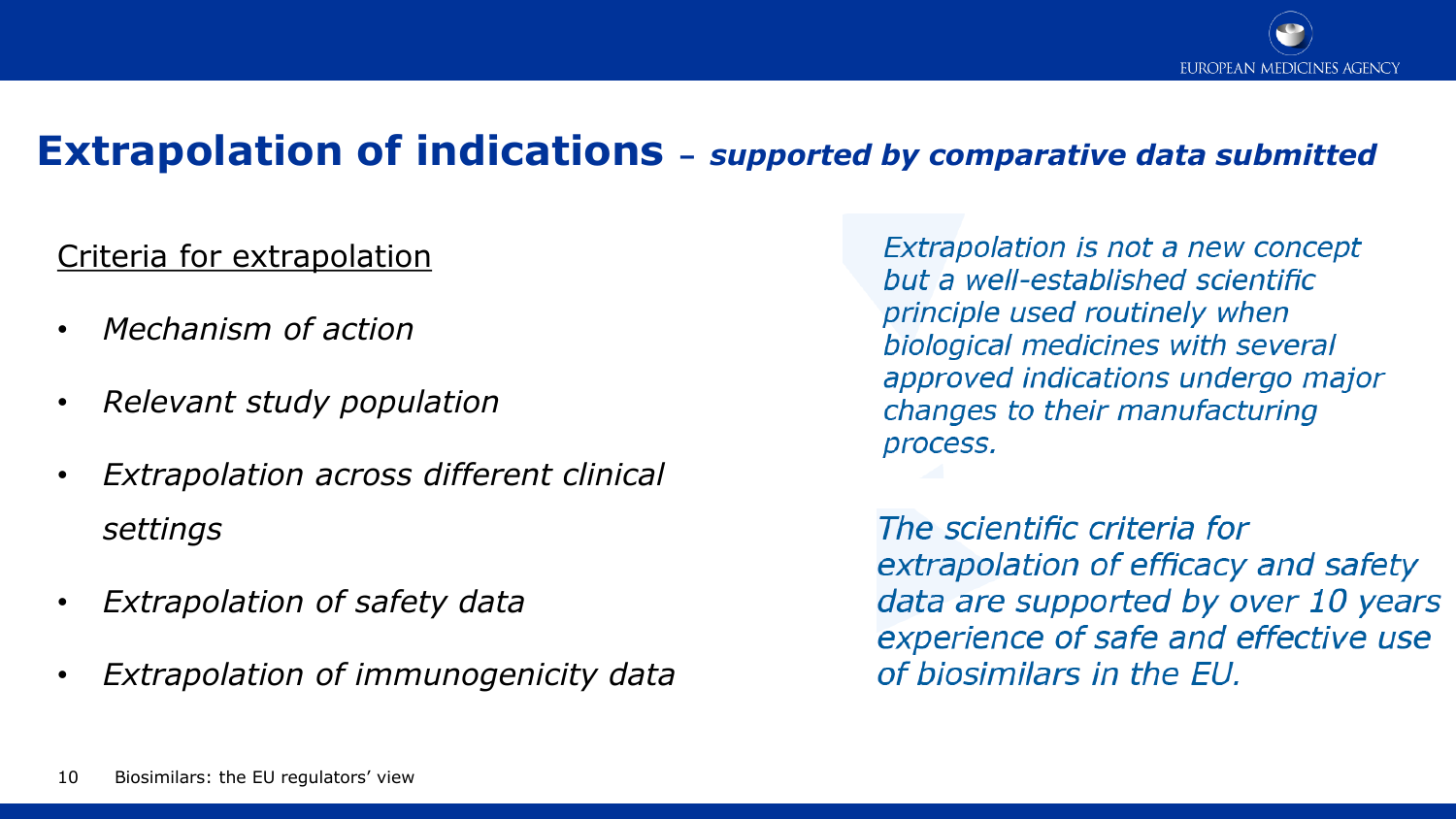



EUROPEAN MEDICINES AGENCY

**Quantitative dec [6]** Down

**Interchangeability**: possibility of exchanging one medicine for another medicine that is expected to have the same clinical effect, i.e. replacing a reference product with a biosimilar (or vice versa) or replacing one biosimilar with another:

- **Switching**, which is when the prescriber decides to exchange one medicine for another medicine
- **Substitution** (automatic), which is the practice of dispensing one medicine instead of another equivalent and interchangeable medicine at pharmacy level without consulting the prescriber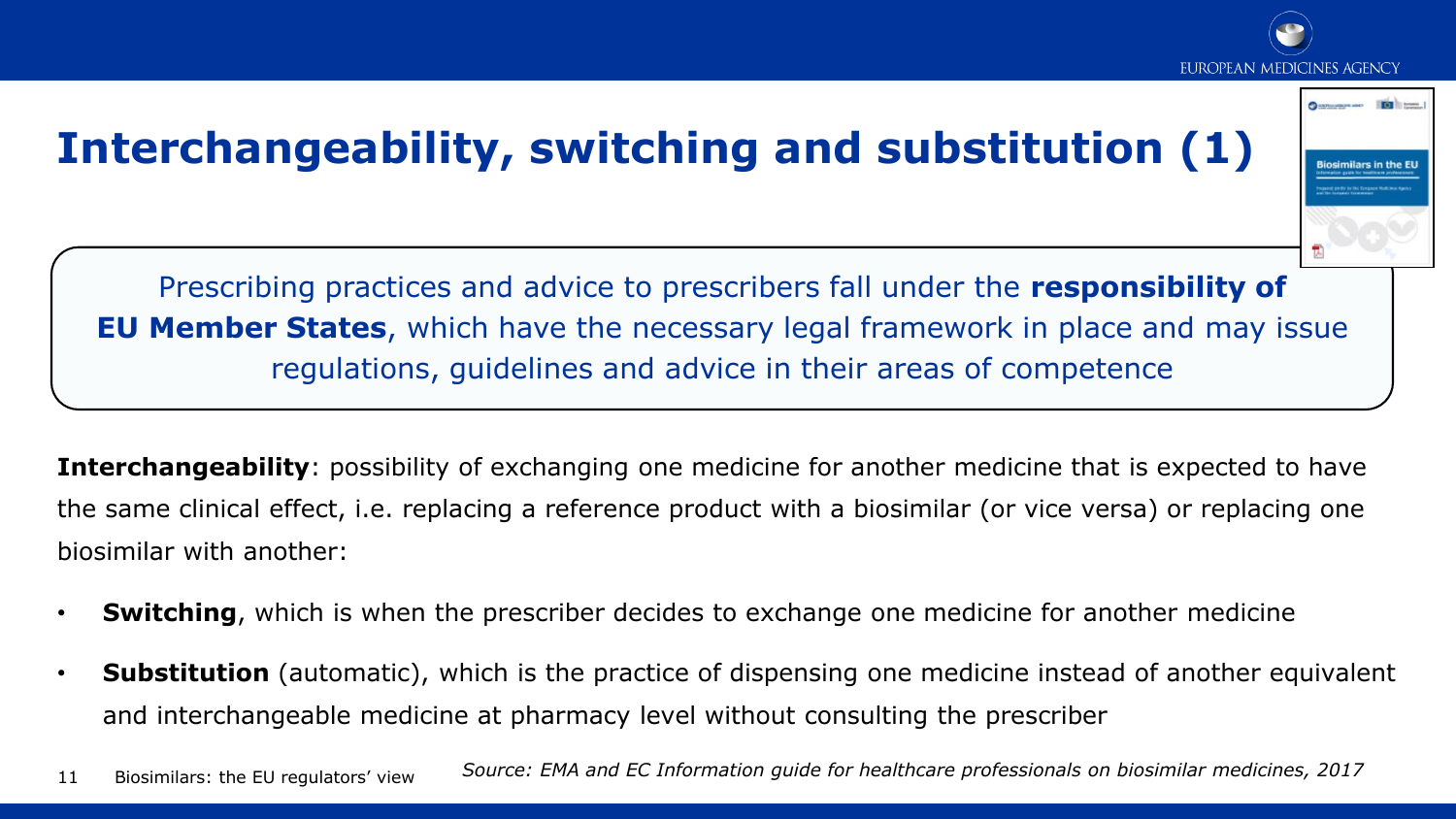

### **Interchangeability, switching and substitution (2)**

From a scientific perspective,

"*There is also no reason to believe that* 

*harmful immunogenicity should be expected* 

*after switching between highly similar biological* 

#### *medicines*"

EMA and EC Information Guide to HCP, published 5 May 2017,

*[http://www.ema.europa.eu/docs/en\\_GB/document\\_library/Leaflet/2017/05/WC500226648.pdf](http://www.ema.europa.eu/docs/en_GB/document_library/Leaflet/2017/05/WC500226648.pdf)*

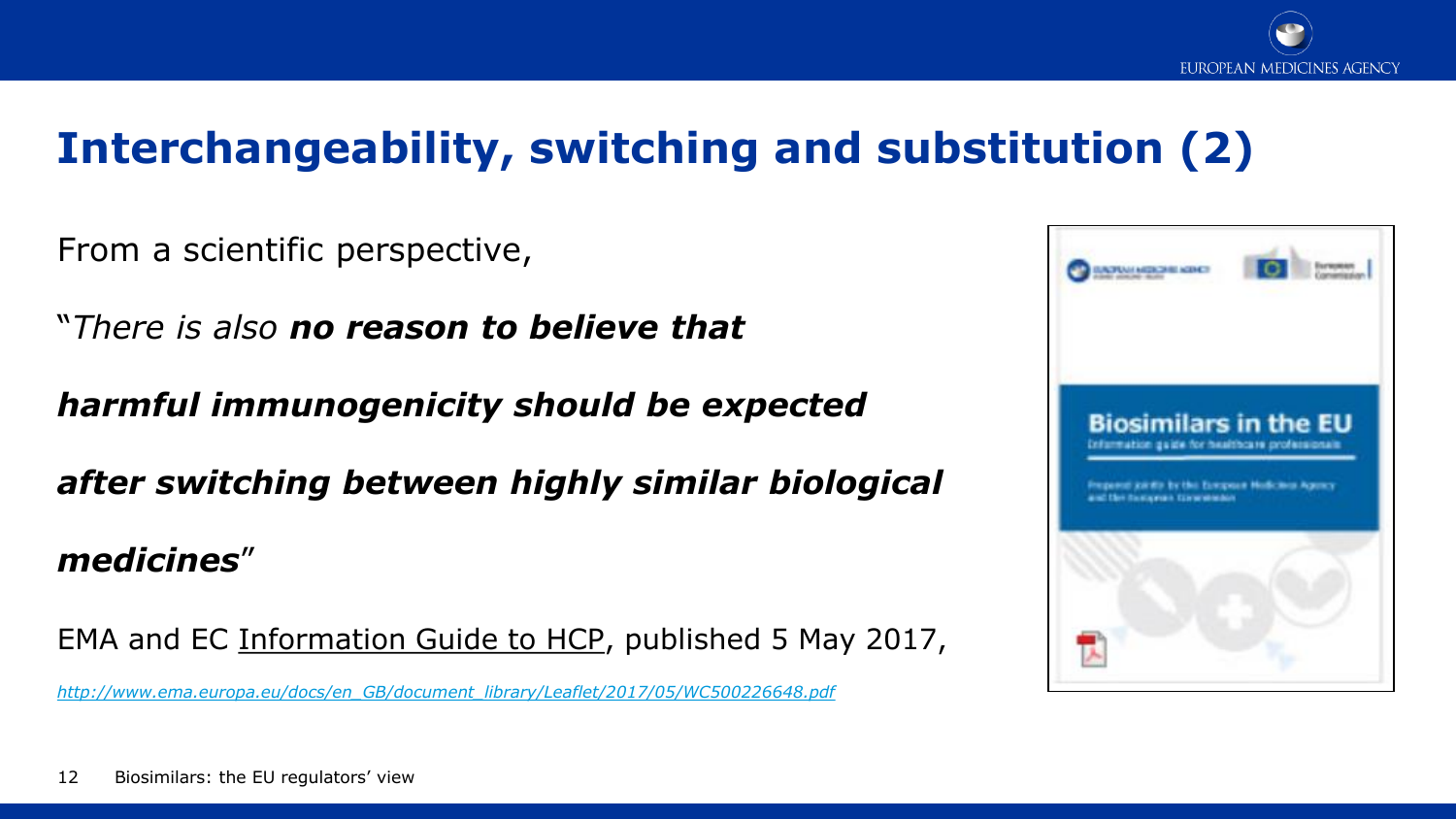

### **Data included in the SmPC and EPARs for biosimilars**

• Section 5.1 (pharmacodynamic properties) of the SmPC will identify a medicine as a biosimilar with the following wording:

*[Brand name] is a biosimilar medicinal product. Detailed information is available on the website of the European Medicines Agency http://www.ema.europa.eu.*

- **A biosimilar can be approved for some or all of the authorised indications of the reference medicinal product –** due to applicant's market strategy (including patent concerns) or clinical data submitted
- Healthcare professionals should confirm that the biosimilar is authorised for the intended indication
- EPARs detail the development and comparability studies to demonstrate biosimilarity, and where applicable scientific rational for extrapolation of data
- 13 Biosimilars: the EU regulators' view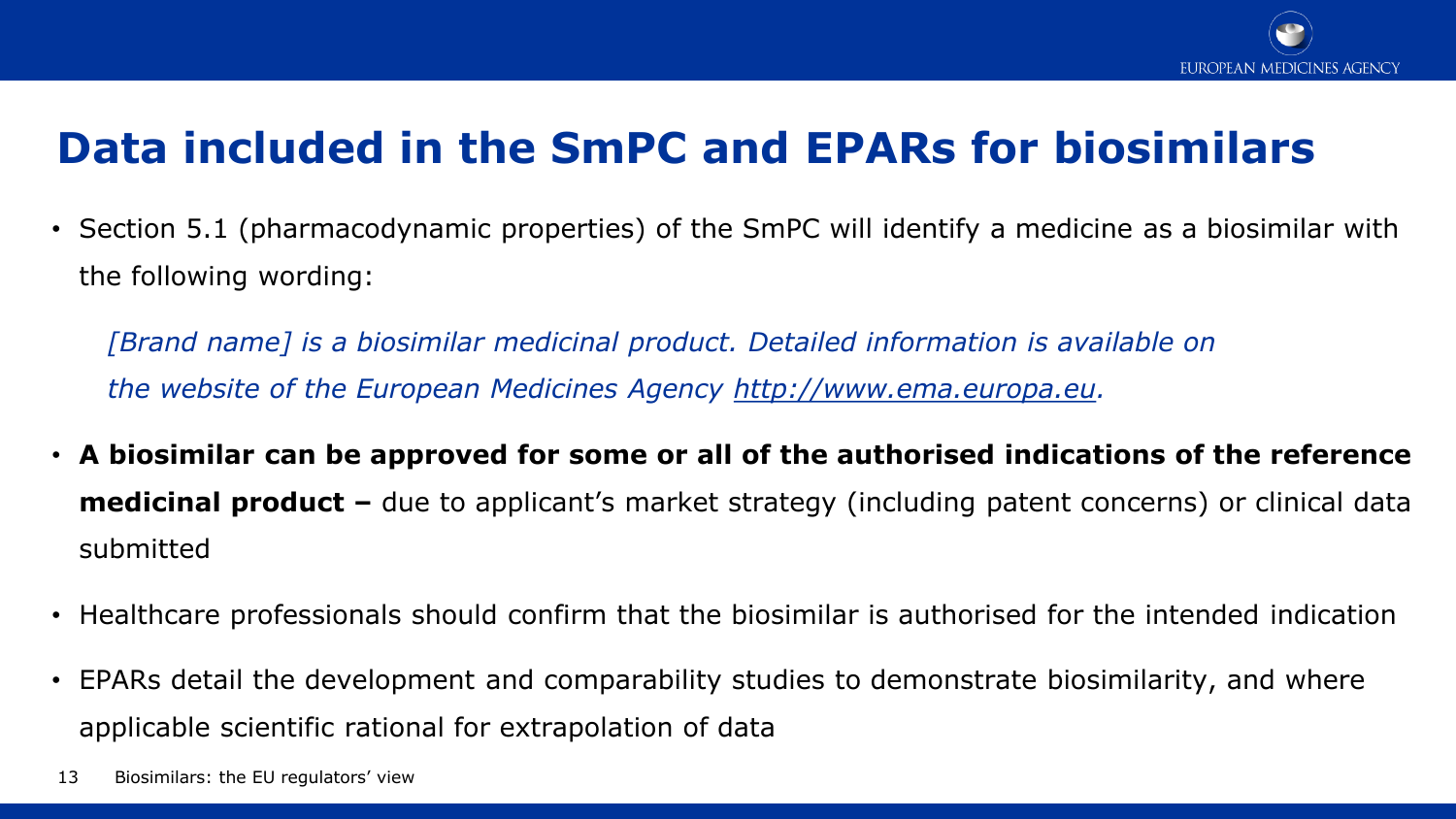

#### Biosimilars – concluding remarks

- The EU has so far the highest number of biosimilar medicines approved worldwide it gained over the years an extensive experience in this field
- A specific legal basis on biosimilars has been in place in the EU since 2004
- If the product is manufactured by a biotechnological process, EMA is exclusively competent for its assessment (Annex to Regulation (EC) No 726/2004, as provided in Article 3(1))
- A generic of a biological product may be applied for under Article 10(1) of Directive 2001/83/EC
- EMA does not regulate switching/substitution of a reference medicine by its biosimilar this falls within the remit of EU Member States
- To our knowledge there are no pending Court cases involving EMA or the Commission on biosimilars. A previous case (Case T-15/04 *Sandoz GmbH v EC*) was withdrawn on 13 July 2006